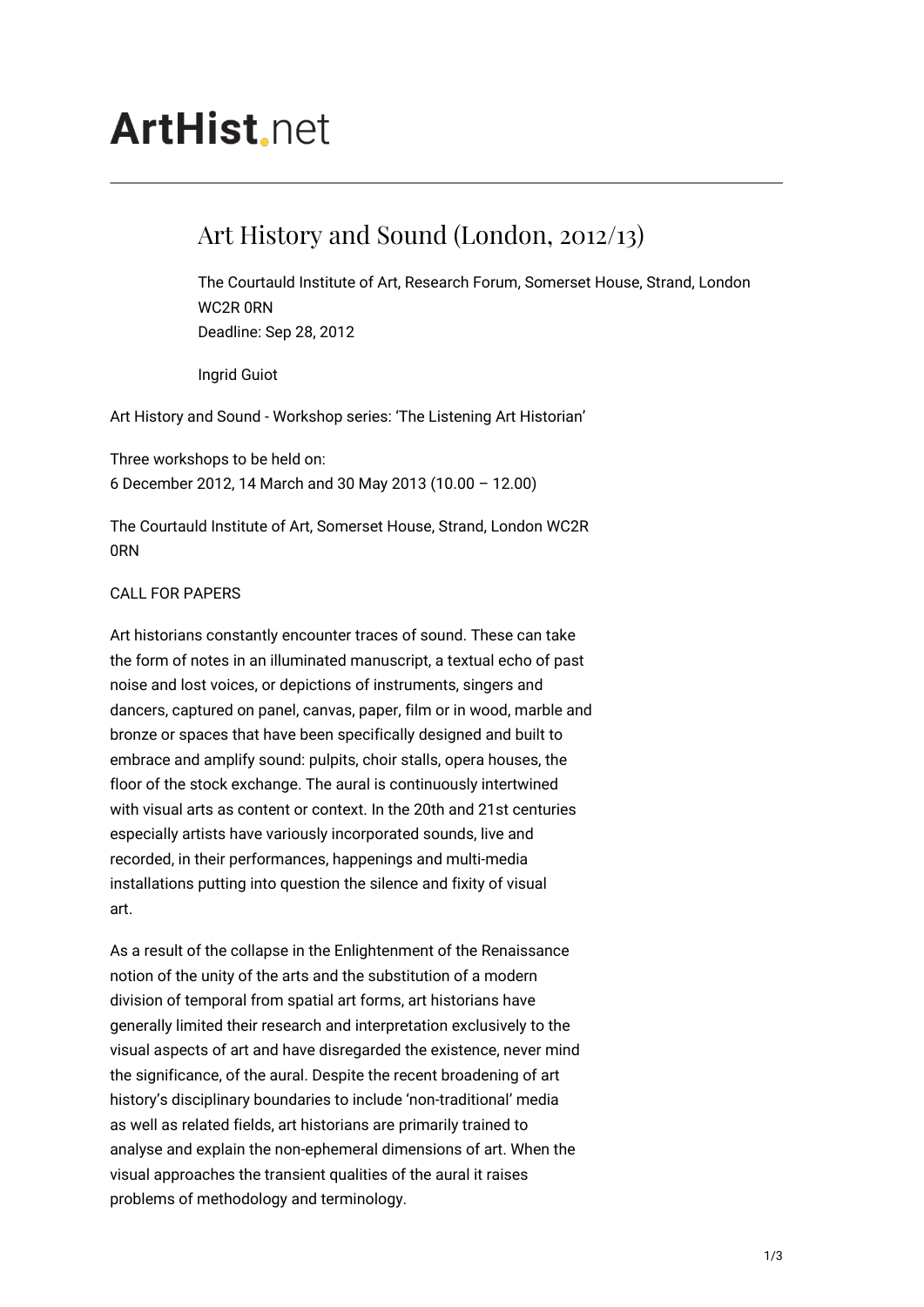#### ArtHist.net

This workshop series aims to explore both historical and contemporary instances of sound in art history, as well as some of the theoretical and methodological questions arising from this preoccupation. It is designed to provide an open platform for all art historians concerned with collecting, analysing, interpreting and describing sound(s) to meet and discuss ways of hearing visual art.

Topics for discussion may include, but are not limited to:

- In what kind of media do art historians encounter notions of sound such as music, voice or noise and with what methods do they explore these traces of the aural?

- How do art historians, with their specific background in the analysis of visual arts, collect, listen to, 'process' and write about sound?

- In regards to aurality, can research fields such as soundscape, Klangkunst, acousmatic voice, developed by neighbouring disciplines, be fruitfully used in and adapted for art history?

- How does our preoccupation with the aural inform or perhaps change our understanding of the visual, and vice versa?

This workshop series will be hosted at the The Courtauld Institute of Art on three different occasions throughout the academic year 2012/13. Each workshop will consist of four papers that will function as catalysts for a subsequent round table discussion, and each workshop will address the dynamics existing between aurality and art historical material, tools and methods from a different angle, generated around the proposals we receive.

We welcome proposals of 20 minutes long papers in all periods, media and regions that deal either with case studies or broader methodological questions. Please send your abstracts of 250 – 300 words and a short biography to irene.noy@courtauld.ac.uk and michaela.zoschg@courtauld.ac.uk by 28 September 2012. For organisational purposes, we also kindly ask you to indicate on which of the dates (indicated above) you would like to present and whether you will be able to attend all three workshops.

We cannot offer travel subsidies for speakers, and therefore students from outside London are encouraged to apply to their institutions for funding to attend the workshops.

Organised by Irene Noy and Michaela Zöschg with Dr Katie Scott (The Courtauld Institute of Art)